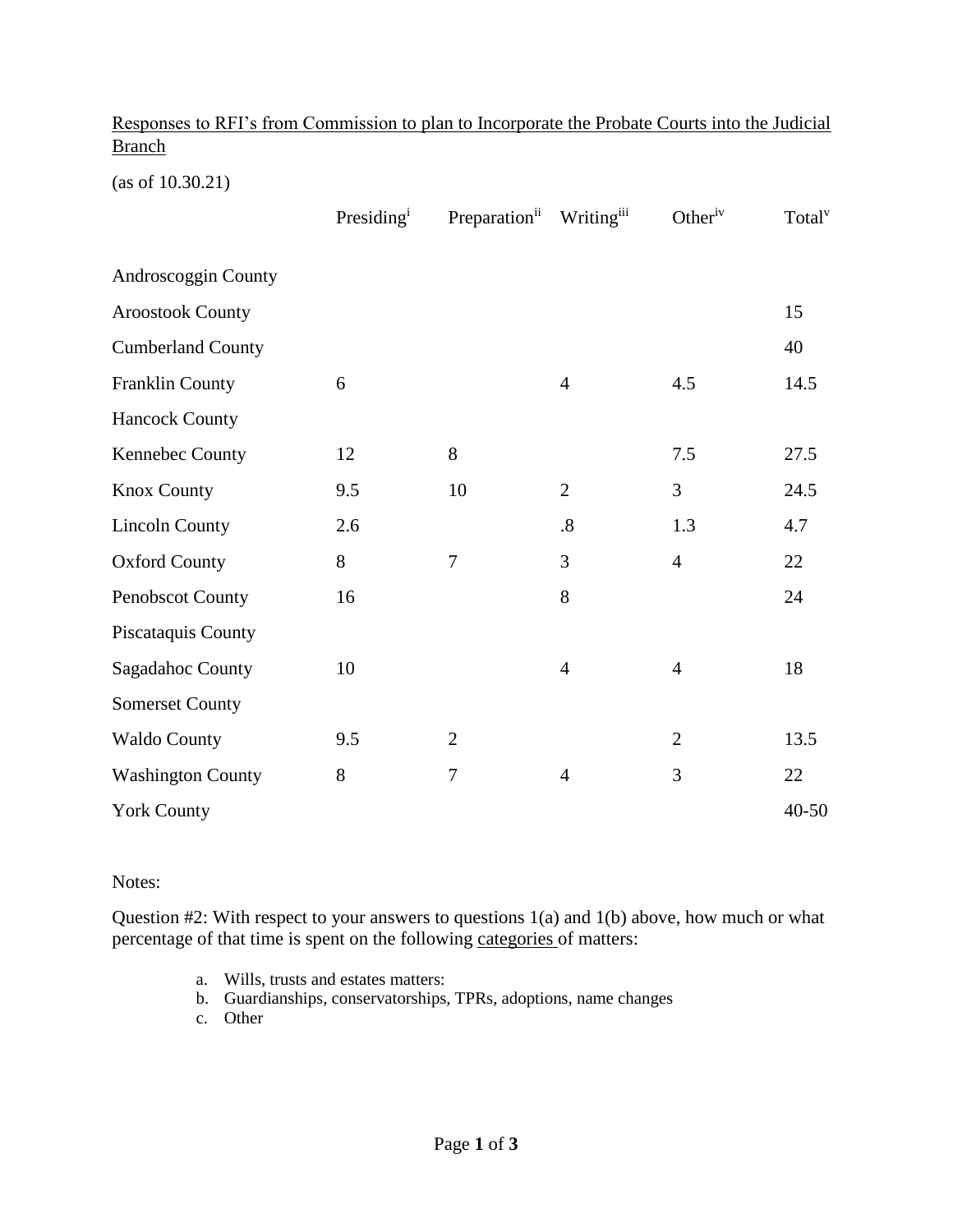|                          | Wills, ect. | Guardian/Conservator, ect. | Other |
|--------------------------|-------------|----------------------------|-------|
| Androscoggin County      |             |                            |       |
| <b>Aroostook County</b>  |             |                            |       |
| <b>Cumberland County</b> | 25%         | 75%                        |       |
| Franklin County          | 25%         | 74%                        | 1%    |
| <b>Hancock County</b>    |             |                            |       |
| Kennebec County          | 25%         | 75%                        |       |
| <b>Knox County</b>       |             |                            |       |
| <b>Lincoln County</b>    | 30%         | 65%                        | 5%    |
| <b>Oxford County</b>     | 30%         | 60%                        | 10%   |
| Penobscot County         | 20%         | 50%                        | 30%   |
| Piscataquis County       |             |                            |       |
| Sagadahoc County         | 62%         | 25%                        | 13%   |
| <b>Somerset County</b>   |             |                            |       |
| <b>Waldo County</b>      | 15%         | 65%                        | 20%   |
| <b>Washington County</b> | 35%         | 65%                        |       |
| <b>York County</b>       |             |                            |       |

Question # 3: Are there certain tasks that you currently perform as a Probate Judge that you might not be able to perform if you were a Judicial Branch employee?

*-May appoint legal counsel in ALL cases*

*- This is a court dedicated to just probate issues, which we all recognize as extremely important to the filer, whether it is an estate issue, a guardianship issue or an adoption. Even name changes are emotional and the filer cares deeply about the matter.* 

*-Flexibility to schedule matters within a few hours of a filing, any day of the week, if necessary to handle emergency matters.* 

*-All authorities of Register under 18-C*